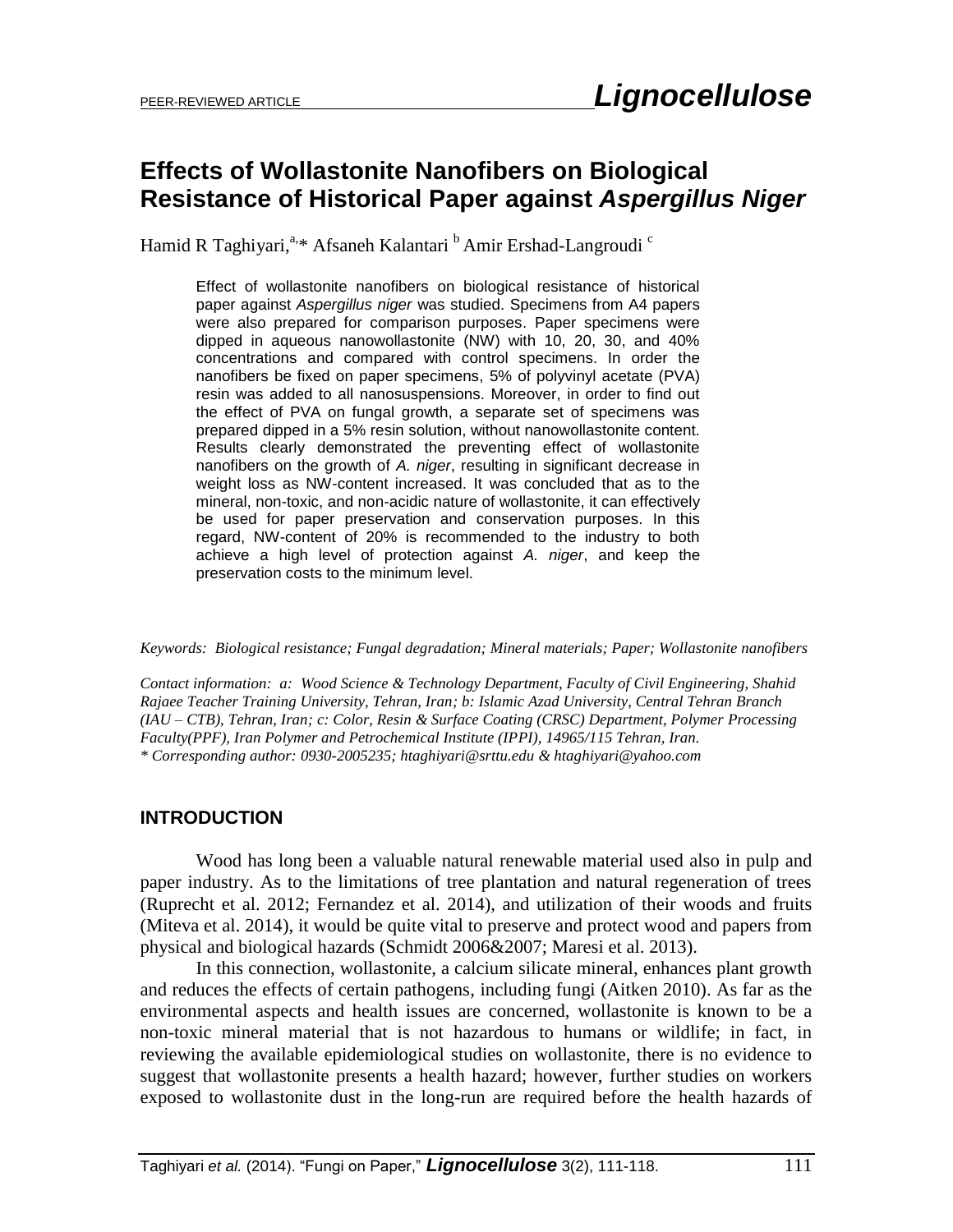wollastonite can be evaluated in full (Huuskonen et al. 1983a; Maxim & McConnell 2005). Also, the long-term health effects due to inhalation of wollastonite appear to be negligible because no correlation between serum angiotensin-covering enzymes and wollastonite workers with slight pulmonary fibrosis has been reported (Huuskonen et al. 1983b). Based on the literature review above, it can be presumed that because the wollastonite nanofibers in the present study were bound to the resin matrix and therefore could not be easily inhaled, there would be no hazardous effects. So far, wollastonite nanofibers were used in many areas of wood science and technology; wollastonite nanofibers were reported to improve dimensional stability in solid woods (Haghighi et al. 2014) as well as significantly improve biological resistance in solid woods (Karimi et al. 2013) and medium-density fiberboard (Taghiyari et al. 2014ab). This material was also used to improve fire-retarding properties in wood and wood-composite panels (Haghighi et al. 2014). Moreover, its heat-transfer property significantly increased thermal conductivity coefficient in wood-composite panels (Taghiyari & Schmidt 2014; Taghiyari et al. 2014c) and improved all physical and mechanical properties (Taghiyari et al. 2014c), just as the heat transferring property of metal nano-materials (Saber et al. 2013) increased thermal conductivity in wood-composite panels (Taghiyari et al. 2013) and the fungicide effect improved biological resistance against wood-deteriorating fungi (Taghiyari et al. 2014d). However, authors came across to little or no study focusing on the effect of wollastonite on biological resistance of papers. Moreover, due to the fact that materials sometimes react differently as their size substantially decrease (Li 2012), the present study was carried out to find out its possible effects on improving biological resistance against *Aspergillus niger*, as a troublesome fungi attacking papers.

#### **EXPERIMENTAL**

#### **Specimen Procurement**

A 70-year old book was purchased from Iran book market. Its density was 92  $g/m^2$  at 25 $\pm 2^{\circ}$ C, and 42 $\pm 2\%$  relative humidity (Figueroa et al. 2012). Fifty 40  $\times$  40 mm specimens were cut from its sheets; for each of the control and four NW-treated specimens, ten specimens were prepared. In order to avoid internal difference among specimens, careful attention was taken to cut the specimens from sheets with similar printed area. In order to compare the weight losses of historical paper with A4 paper specimens, similar specimens were also prepared from A4 papers.

#### **Nano-Wollastonite Application**

Nanowollastonite (NW) gel was produced in cooperation with Vard Manufacturing Company of Mineral and Industrial Products, Korasan-Jonoobi Province, Iran. The size range of wollastonite nanofibers was  $30 - 110$  nm. Specifications of wollastonite compounds and formulations are in Table 1. Four concentrations of NW were used in the present study, including 10, 20, 30, and 40%. In order to keep wollastonite nanofibers fixed on specimens, 5% polyvinyl acetate was added to the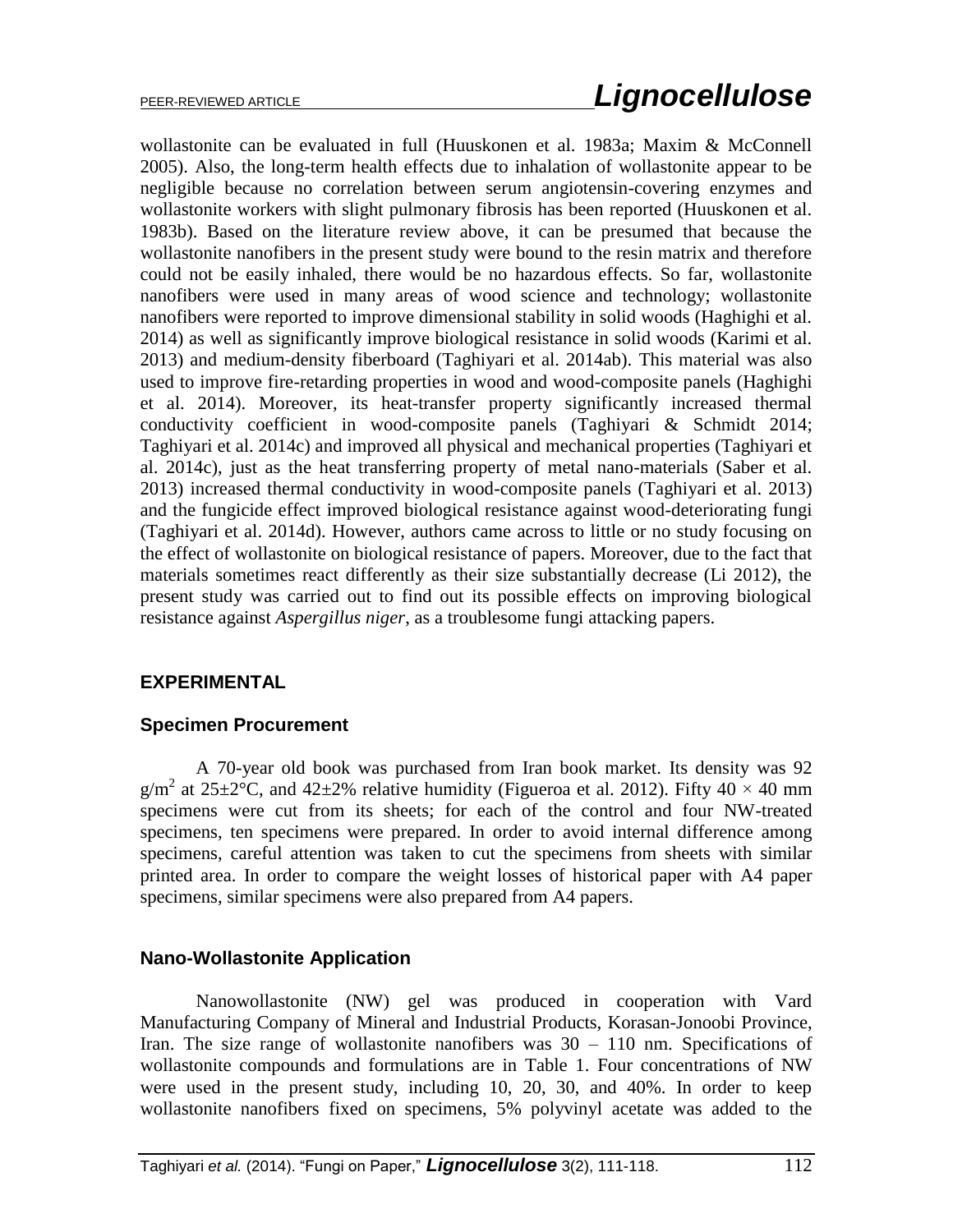nanosuspension. Specimens were weighed before and after the NW-application in order to calculate NW-uptake.

**Table 1.** Compounds and Formulations of the Nano-wollastonite Gel (Taghiyari et al. 2013 & 2014abd)

| Nano-wollastonite compounds    | Mixing ratio by mass (%) |
|--------------------------------|--------------------------|
| CaO                            | 39.77                    |
| SiO <sub>2</sub>               | 46.96                    |
| Al <sub>2</sub> O <sub>3</sub> | 3.95                     |
| Fe <sub>2</sub> O <sub>3</sub> | 2.79                     |
| TiO <sub>2</sub>               | 0.22                     |
| $K_2O$                         | 0.04                     |
| MgO                            | 1.39                     |
| Na <sub>2</sub> O              | 0.16                     |
| SO <sub>3</sub>                | 0.05                     |
| Water                          | 4.67                     |

#### **Fungal Degradation**

Specimens were prepared and dried in accordance with the standard specifications BS EN 1275:2005, at  $103\pm2\degree$ C for 24h in a hot air oven. They were first weighed before exposure to *Aspergillus niger* for thirty days in Petri dishes. The incubation was carried out at  $27\pm1^{\circ}$ C and  $40\pm2\%$  relative humidity on Sabouraud's agar. Ten replicate specimens were prepared for each treatment of each paper; totaling, 100 replicate specimens. Following incubation, mycelia were removed and the specimens were dried at 103˚C for 24h and weighed to determine the fungal mass loss.

#### **Statistical Analysis**

Statistical analysis was conducted using SAS software program, version 9.2 (2009). Two-way ANOVA was performed to discern significant difference at the 95% level of confidence. Grouping was then made between treatments, using the Duncan's multiple range test. Hierarchical cluster analysis, including dendrogram and using Ward methods with squared Euclidean distance intervals, was carried out by SPSS/18 (2010). Cluster analysis was performed to find similarities and dissimilarities between treatments based on more than one property simultaneously (Ada 2013). The scaled indicator in each cluster analysis shows how much treatments are similar or different; lower scale numbers show more similarities while higher ones show dissimilarities. Regression graphs were made by Minitab software, version 16.2.2 (2010).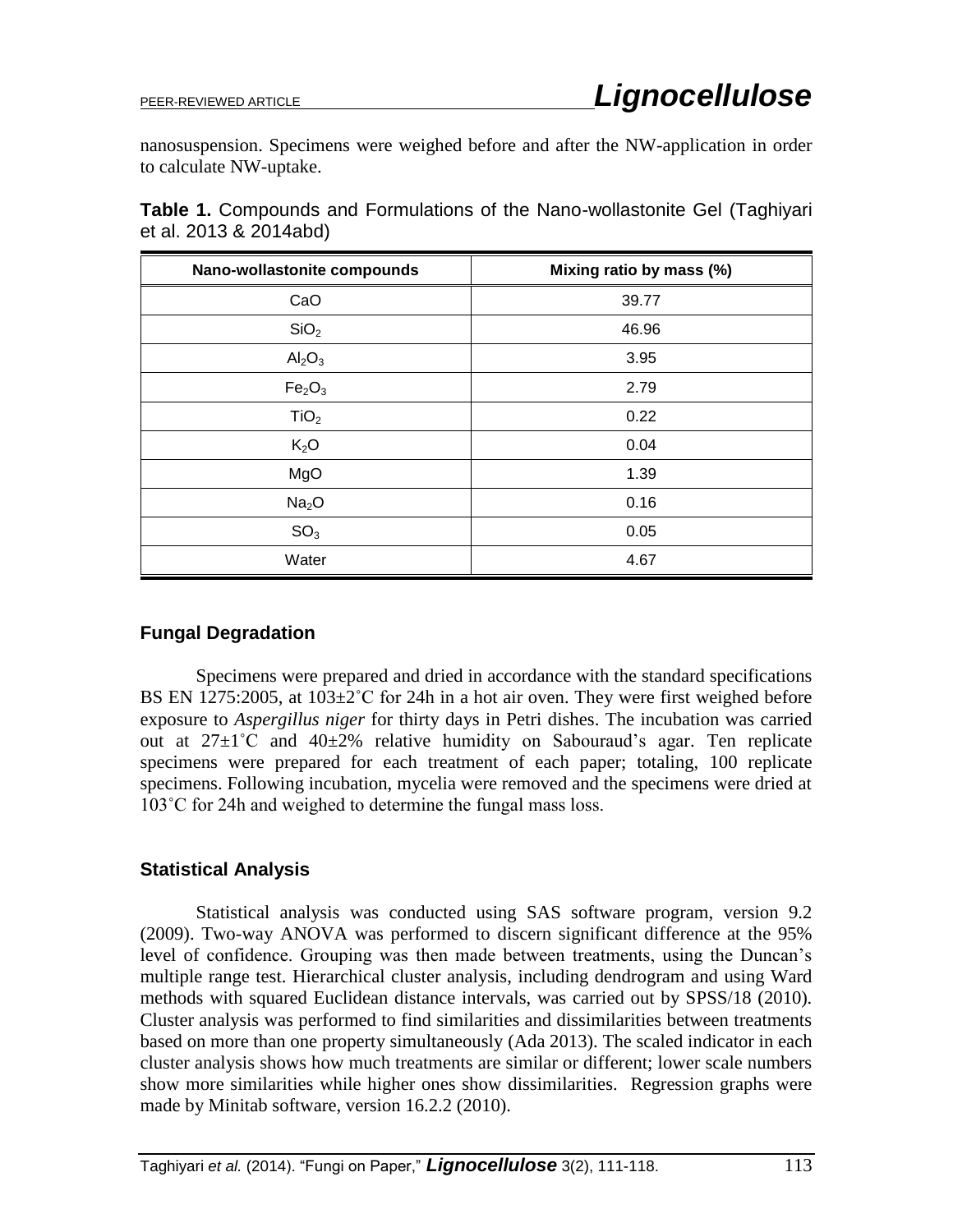#### **RESULTS AND DISCUSSION**

Results showed that the maximum and minimum NW-uptakes were found in the NW-40% of A4 specimens (7.96%) and NW-10% of historical specimens (0.63%), respectively (Fig. 1). Generally, A4 specimens absorbed higher amount of NW and PVA resin in comparison to the historical papers with the exception of NW-20% treatment. The exception may be attributed to the variance in NW-uptake because the higher NWuptake in the NW-20% treatment was not statistically significant. In neither of the two paper kinds, the amount of PVA-resin uptake showed significant difference with the NW uptake in the NW-10% treatment. Historical specimens demonstrated a general lower amount of NW-uptake in all treatments. The lower uptake was due to the lower specific air permeability in the historical paper (Taghiyari 2014). Flow rates in historical and A4 papers were reported to be 5.3 and 195  $\text{cm}^3\text{/s}$  in historical and A4 papers, respectively (USPTO 2009; Kalantari 2014). Flow rates were calculated according to Gas-3 to be compatible with previous studies (Taghiyari 2014). The higher permeability in the A4 specimens provided higher opportunity for the nano-suspension to penetrate deeper into the texture of specimens and reside there, significantly increasing the uptake in all treatments.



**Fig. 1.** Nano-wollastonite uptake (%) in the A4 and paper specimens (NW=nanowollastonite; PVA=polyvinyl acetate)

The highest and lowest weight losses were observed in the control historical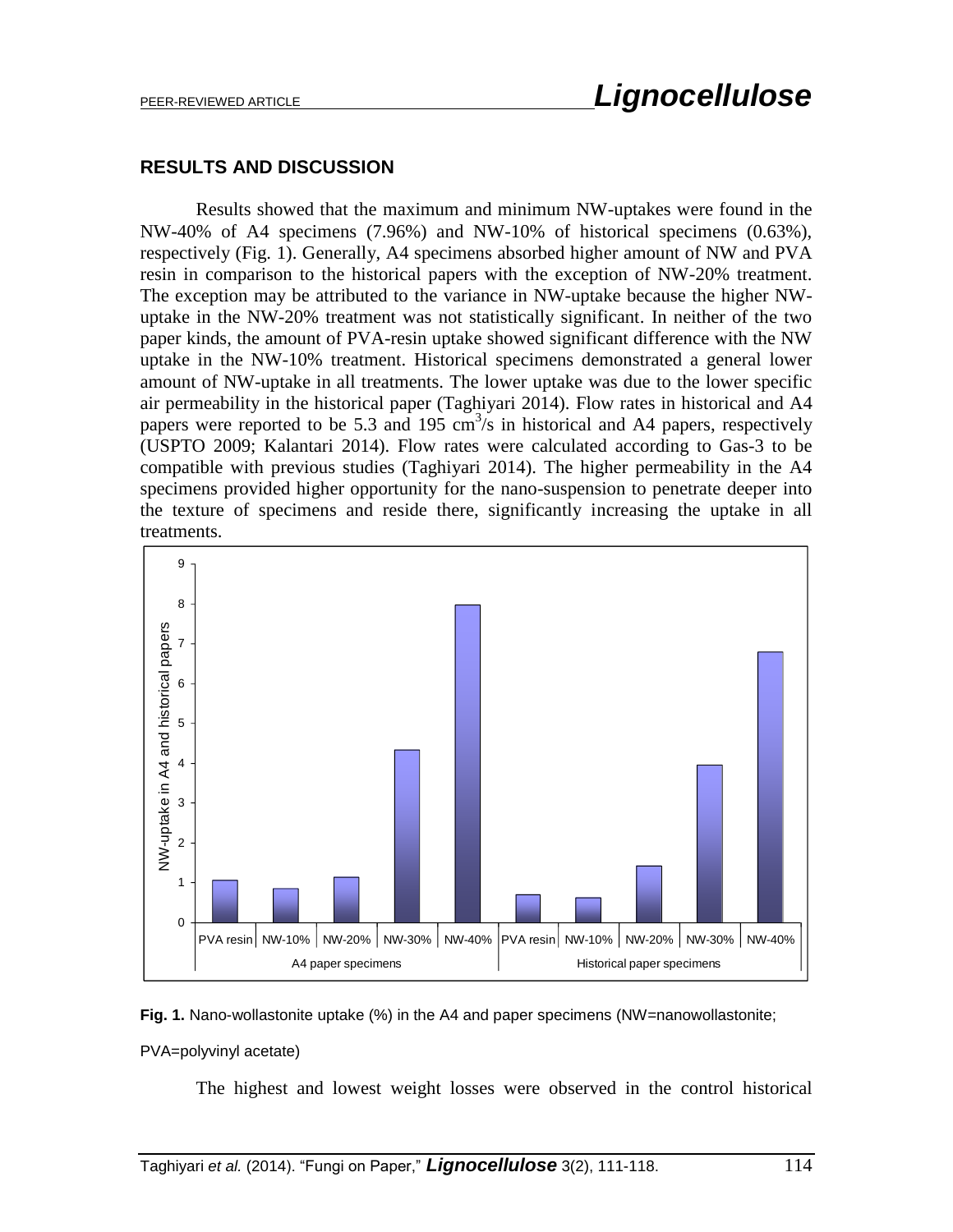(4.5%) and NW-40% A4 paper (1.2%) specimens, respectively. In both papers, the control specimens showed the highest weight losses (Fig. 2). Specimens immersed in PVA resin showed lower weight losses than the control specimens, showing that the thin layer of PVA resin could, to some extent, protect paper specimens from the attack of *A. niger* fungi. Weight losses in the NW-treated paper specimens significantly decreased even in the NW-content of only 10%. This indicated the high impact of NW in preventing the growth of *A. niger* fungi in both kinds of papers. A steady decrease in the weight losses was observed in both papers as NW-content increased, although the decrease was not significant in all cases. All A4 treatments showed higher weight losses in comparison to the historical papers (Fig. 2). The higher weight loss was related to the higher specific air permeability in the A4 specimens; in fact, easier flow of fluid also indicated easier penetration of hyphae into the texture of paper specimens, resulting in higher weight losses. Even the slight lower weight losses in the PVA-coated specimens can be related to the possible lower permeability in this treatment caused by the thin layer of PVA-resin over the paper specimens. However, in order to come to a final firm conclusion, further studies on the permeability of PVA-coated specimens should be carried out.





(NW=nanowollastonite; PVA=polyvinyl acetate)

Cluster analysis based on both properties of NW-uptake and weight loss values showed significant different clustering of the control and PVA-dipped specimens in both papers (Fig. 3). Regardless of the kind of papers, all treatments having the same NWcontents were clustered similarly, showing the higher significant impact of NW in comparison to the kind of paper in preventing the growth of fungi colony over paper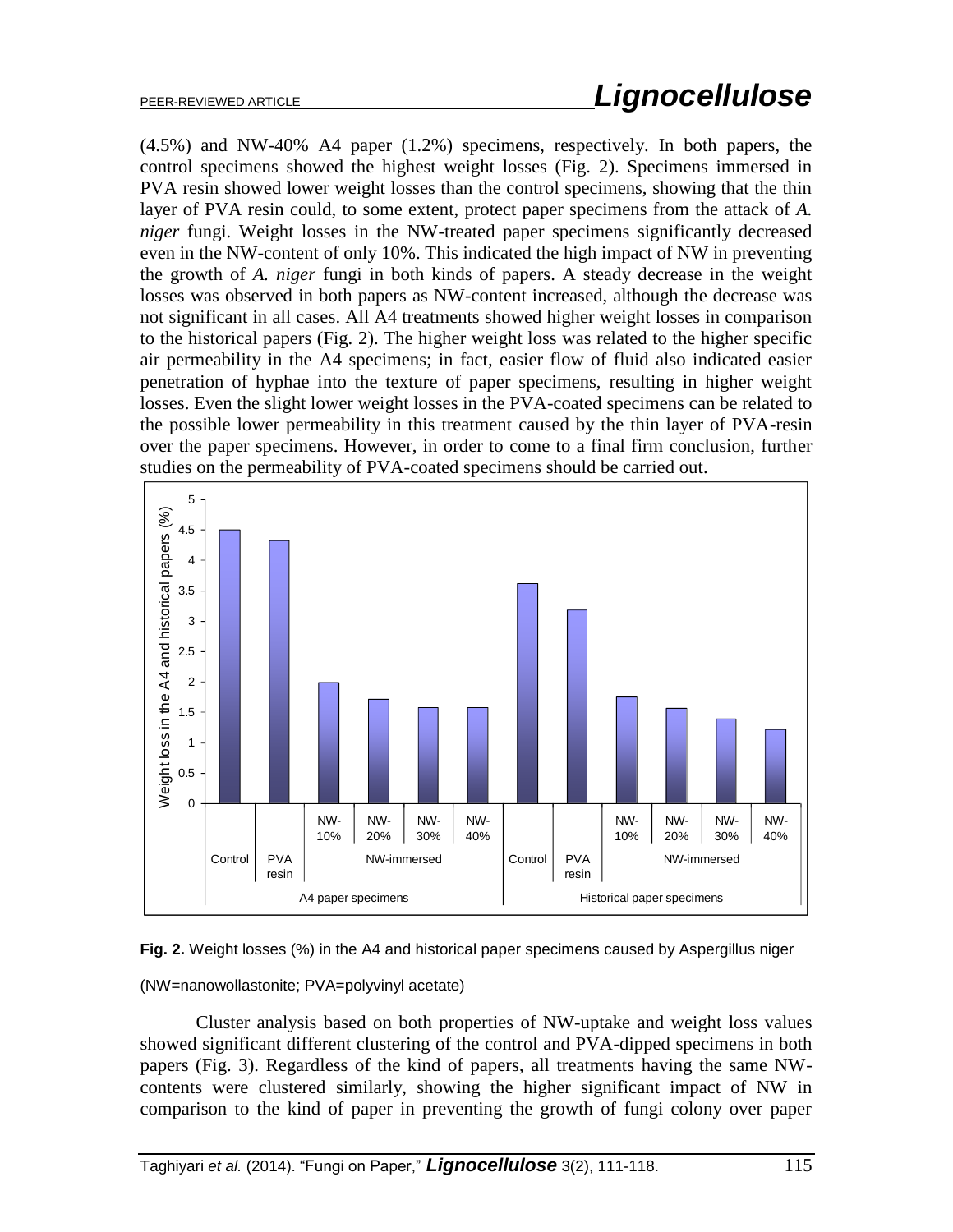specimens. The two lower NW-contents (10 and 20%), as well as the two higher NWcontents (30 and 40%), were closely clustered together. In this regard, and considering the insignificant difference among the weight losses in paper specimens immersed in the four NW-suspensions, NW-content of 20% is recommended to the industry to both achieve a high level of protection against *Aspergillus niger*, and keep the preservation costs to the minimum level.



**Fig. 3.** Cluster analysis of the twelve treatments of two paper kinds, based on two properties of NW-uptakes and weight losses (A4=A4 paper; His=historical paper; NW=nanowollastonite content; PVA=polyvinyl acetate resin)

#### **CONCLUSIONS**

- 1- Wollastonite nanofibers showed significant preventing effect on the growth of *Aspergillus niger* in both historical and A4 papers.
- 2- The mineral, non-toxic, and non-acidic nature of wollastonite can effectively be used for paper preservation and conservation purposes.
- 3- NW-content of 20% is recommended to the industry to both achieve a high level of protection against *A. niger*, and keep the preservation costs to the minimum level.

## **ACKNOWLEDGMENT**

We appreciate Dr. Reza Vahid-zadeh, Head of the Conservation and Restoration Department, Islamic Azad University, Central Tehran Branch, for his helpful cooperation and guidance. We are also grateful to Engr. Amin Kalantari, expert in fluid flow in porous media (Towhid Technical School, The  $17<sup>th</sup>$  Municipal area), for his cooperation on fluid flow measurement of papers.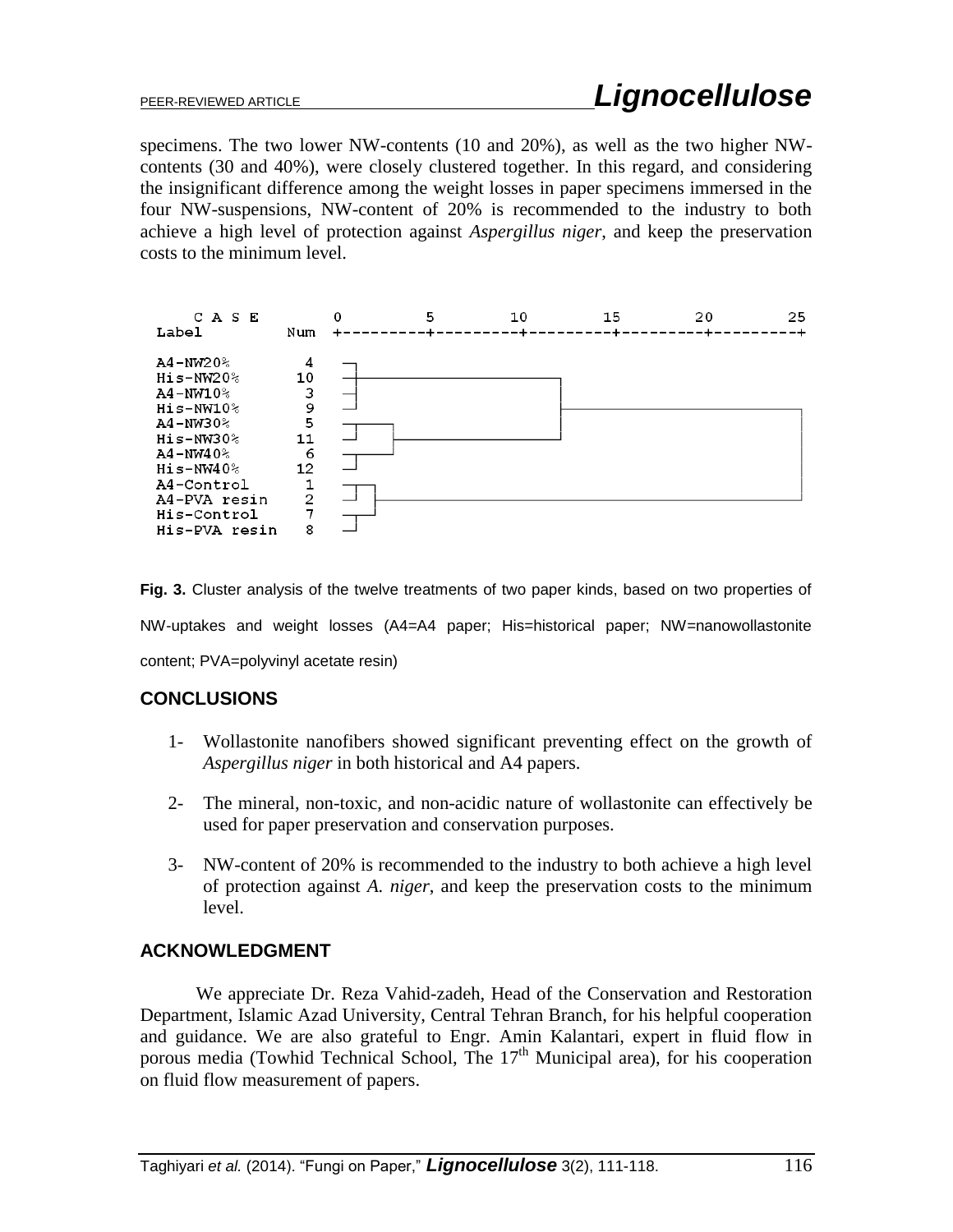### **REFERENCES CITED**

- Ada, R. (2013). Cluster analysis and adaptation study for safflower genotypes. Bulgarian Journal of Agricultural Science 19(1): 103 – 109.
- Aitken, E. (2010). Analyses of the Effect of Silicon on Fusarium Wilt on Banana, Horticulture Australia, Sydney, NSW, Australia.
- Fernandez-Puratich H, Oliver-Villanueva JV (2014) Quantification of biomass and energetic value of young natural regenerated stands of *Quercus ilex* under Mediterranean conditions. BOSQUE 35(1): 65 – 74.
- Figueroa M, Bustos C, Dechent P, Reyes L, Cloutier A, Giuliano M (2012) Analysis of rheological and thermo-hygro-mechanical behaviour of stress-laminated timber bridge deck in variable environmental conditions. Maderas: Ciencia y Tecnologia 14:303–319
- Haghighi Poshtiri A, Taghiyari HR, Karimi AN (2014) Fire-retarding properties of nanowollastonite in solid wood. Philippine Agricultural Scientist 97(1): 52 - 59.
- Huuskonen, M. S., Jarvisalo, J., Koskinen, H., Nickels, J., Rasanen, J., and Asp, S. (1983a). Preliminary results from a cohort of workers exposed to wollastonite in a Finnish limestone quarry. Scandinavian Journal of Work, Environment, and Health 9(2), 169-175.
- Huuskonen, M. S., Tossavainen, A., Koskinen, H., Zitting, A., Korhonen, O., Nickels, J., Korhonen, K., and Vaaranen, V. (1983b). Wollastonite exposure and lung fibrosis. Environmental Research 30(2), 291-304.
- Kalantari A (2014) Study on the effects of nano-wollastonite on biological resistance of historical paper against *Aspergillus niger*. MS Thesis at Islamic Azad University, Central Tehran Branch (IAU – CTB), Tehran, Iran.
- Karimi A, Taghiyari HR, Fattahi A, Karimi S, Ebrahimi Gh, Tarmian T (2013) Effects of wollastonite nanofibers on biological durability of poplar wood (*Populus nigra*) against *Trametes versicolor*. BioResrouces 8:4134–4141
- Li D (2012). Nanostructuring materials towards conventionally unachievable combination of desired properties*.* Journal of Nanomaterials & Molecular Nanotechnology 1(1): dx.doi.org/10.4172/2324-8777.1000e102.
- Maresi G, Oliveira Longa CM, Turchetti T (2013) Brown rot on nuts of *Castanea sativa* Mill: An emerging disease and its causal agent. iForest 6:294–301
- Maxim, L. D, and McConnell, E. E. (2005). A review of the toxicology and epidemiology of wollastonite. Inhalation Toxicology 17(9), 451-466.
- Miteva D, Dimov K, Nacheva I, Todorov Y, Doneva M, Metodieva P, Tsvetkov T (2014) Modern technological approaches for ensuring of harmless and quality fruits. Bulgarian Journal of Agricultural Science 20: 243-245
- Ruprecht, H., Vacik, H., Steiner, H., and Frank, G. (2012). ELENA a methodological approach for the long term monitoring of the natural regeneration of natural forest reserves dominated by Norway-spruce (*Vaccinio piceetea*). *Austrian* Journal of Forest Science 129(2), 67-105.
- Saber, R., Shakoori, Z., Sarkar, S., Tavoosidana, Gh., Kharrazi, Sh., Gill, P. (2013). Spectroscopic and microscopic analyses of rod-shaped gold nanoparticles